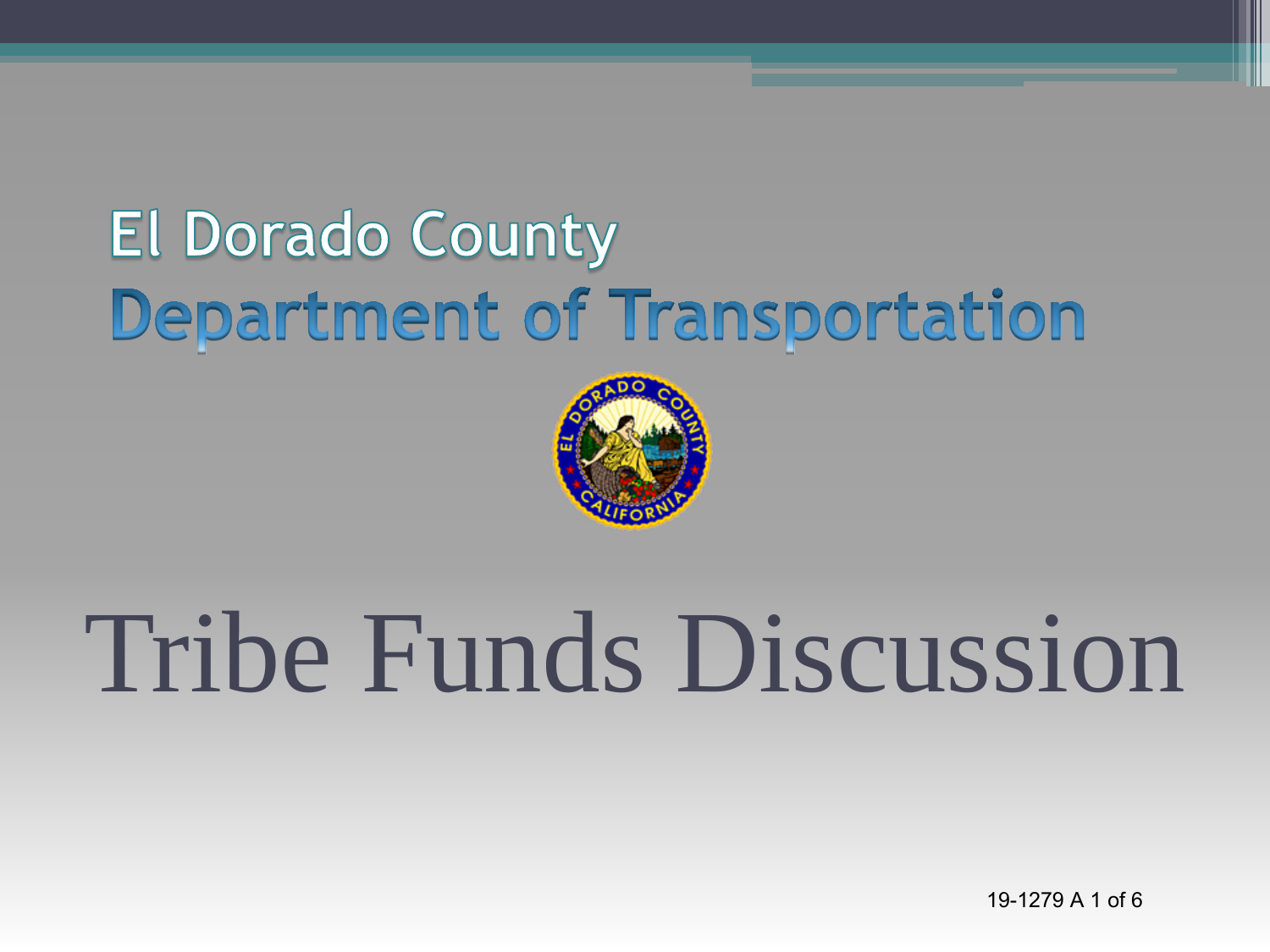#### **Amendment II**

1. Qualifying Public Improvement Projects. In lieu of making the HOV Payment required under Section A of the Memorandum of Understanding, the Tribe will hereafter make one (1) payment annually of Five Million Two Hundred Thousand Dollars **(\$5,200,000)** to the County for the duration of the Agreement to be used by the County for public improvements as determined by the Board of Supervisors, including, but without limitation, to road improvements and/or maintenance **("Qualifying Public Improvements").** The annual payment of Five Million Two Hundred Thousand Dollars (\$5,200,000) is due on December 1<sup>st</sup> of each year

#### **Amendment I**

2. Qualifying Healthcare Contributions. In consideration of the increased expenses to the Tribe's Health Program for caring for non-Indian citizens of the County, the County shall pay the Tribe an annual contribution of Two Million Six Hundred Thousand Dollars **(\$2,600,000)** to be applied to the Tribe's health programs that service both tribal and non-members and may be used for, among other things, behavioral health services, outreach services, dental care services, insurance costs and reimbursement of medical expenses **("Qualifying Healthcare Contributions").**

#### The County receives \$2,600,000 + 2% annually

- \$1,375,000 Maintenance of Effort for SB1
- \$1,578,020 CIP Qualifying Public Improvement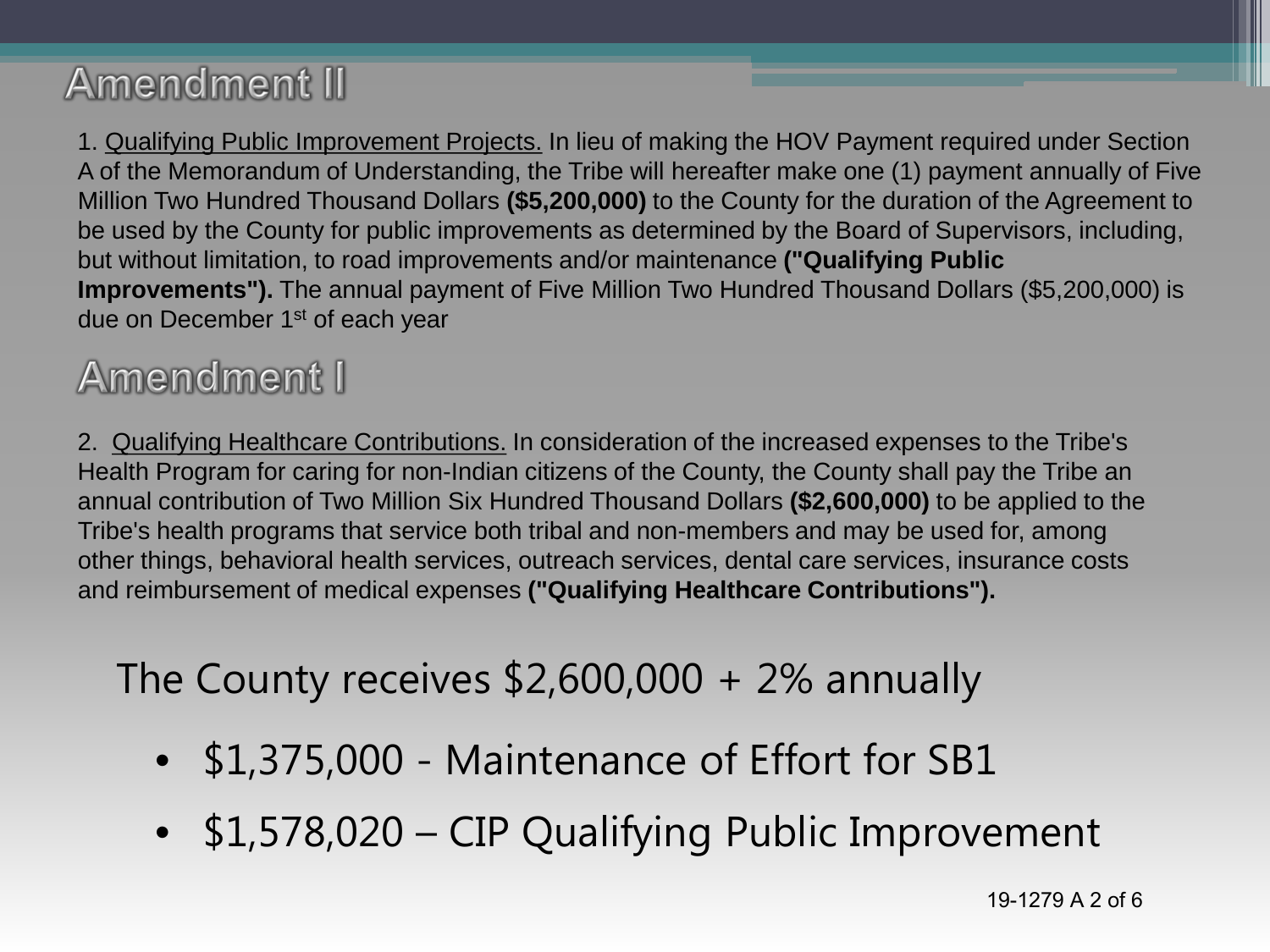### Costs to Tribe Funds 09/10 - 29/39

### **Maintenance**

|                                         | <b>PRIOR</b><br>(Actual) | 18/19<br>(Actual) | 19/20     | 20/21     | 21/22     | 22/23     | 23/24     | 24/29     | 29/39               | <b>Total</b> |
|-----------------------------------------|--------------------------|-------------------|-----------|-----------|-----------|-----------|-----------|-----------|---------------------|--------------|
| 37013 - El Dorado Township Drainage     | 21,775                   | 21,972            |           |           |           |           |           |           |                     | 43,747       |
| $49305$ - Slurry Seal                   | 130,114                  | 576,083           |           |           |           |           |           |           |                     | 706,197      |
| 49306 - Sign Retro Reflectivity Program | 177,687                  |                   |           |           |           |           |           |           |                     | 177,687      |
| 49307 - Minor & Major Rehabilitation    | 3,830,524                | 416,498           |           |           |           |           |           |           |                     | 4,247,022    |
| 49308 - Chip Seal                       | 1,311,457                |                   |           |           |           |           |           |           |                     | 1,311,457    |
| 49314 - Striping                        | 276,669                  |                   |           |           |           |           |           |           |                     | 276,669      |
| 49318 - Palmer Dr Sink Hole (Emergency) | 82,906                   |                   |           |           |           |           |           |           |                     | 82,906       |
| Maintenance Program                     |                          |                   | 2,175,000 | 1,375,000 | 1,375,000 | 1,375,000 | 1,375,000 | 6,875,000 | 13,750,000          | 28,300,000   |
| <b>Total Maintenance</b>                | 5,831,131                | 1,014,554         | 2,175,000 | 1,375,000 | 1,375,000 | 1,375,000 | 1,375,000 |           | 1941279 A 13.764.00 | 35,145,684   |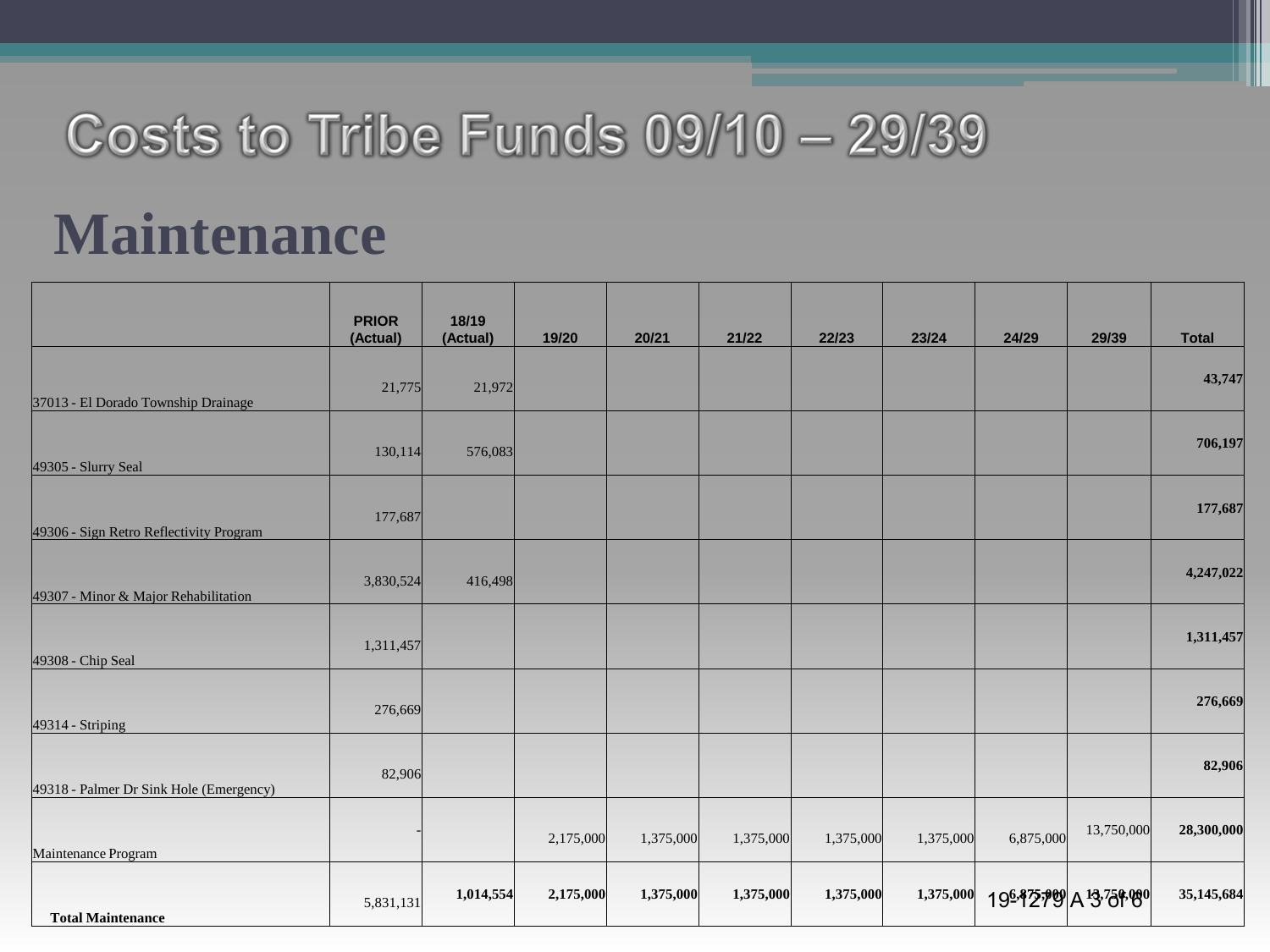## Costs to Tribe Funds 09/10 - 29/39 **Capital Improvement**

|                                                 | <b>PRIOR</b><br>(Actual) | 18/19<br>(Actual) | 19/20      | 20/21     | 21/22     | 22/23     | 23/24 | 24/29            | 29/39 | <b>Total</b> |
|-------------------------------------------------|--------------------------|-------------------|------------|-----------|-----------|-----------|-------|------------------|-------|--------------|
| 72119 - Overlay - Goldhill Rd                   | 530,916                  |                   |            |           |           |           |       |                  |       | 530,916      |
| 72190 - Overlay - Patterson -Pleasant Valley    | 939,827                  |                   |            |           |           |           |       |                  |       | 939,827      |
| 72192 - Overlay - Elks Club Drive               | 63,151                   | 766,148           | 20,000     |           |           |           |       |                  |       | 849,299      |
| 72334 - Diamond Springs Parkway                 |                          | 43,420            | 161,176    | 1,000,000 | 2,000,000 | 2,000,000 |       |                  |       | 5,204,596    |
| 72308 - New York Creek Trial, Ph 2              |                          | 100,430           |            |           |           |           |       |                  |       | 100,430      |
| 53110 - HOV EDH to Bass Lake Grade              | 1,705                    |                   |            |           |           |           |       |                  |       | 1,705        |
| 53113 - HOV Bass Lake Grade                     | 3,815,717                |                   |            |           |           |           |       |                  |       | 3,815,717    |
| 53116 - HOV Pondo to Greenstone                 | 590,538                  |                   |            |           |           |           |       |                  |       | 590,538      |
| 53122 - HOV CP to Pondo                         | 4,798                    |                   |            |           |           |           |       |                  |       | 4,798        |
| 53124 - HOV Ph 0 EDH                            | 3,031,168                | 18,639            |            |           |           |           |       |                  |       | 3,049,808    |
| 72375 - Diamond Springs Pkwy, Ph 1              | 1,560,034                | 693,862           | 10,544,626 |           |           |           |       |                  |       | 12,798,523   |
| 73365 - Enterprise Drive - Signalization        |                          |                   | 180,000    | 2,239,751 |           |           |       |                  |       | 2,419,751    |
|                                                 |                          |                   |            |           |           |           |       |                  |       |              |
| 73366 - Industrial Drive - Signal & Realignment |                          |                   |            | 234,000   |           |           |       |                  |       | 234,000      |
| <b>Total CIP</b>                                | 10,537,855               | 1,622,499         | 10,905,802 | 3,473,751 | 2,000,000 | 2,000,000 |       | 19-1279 A 4 of 6 |       | 30,539,907   |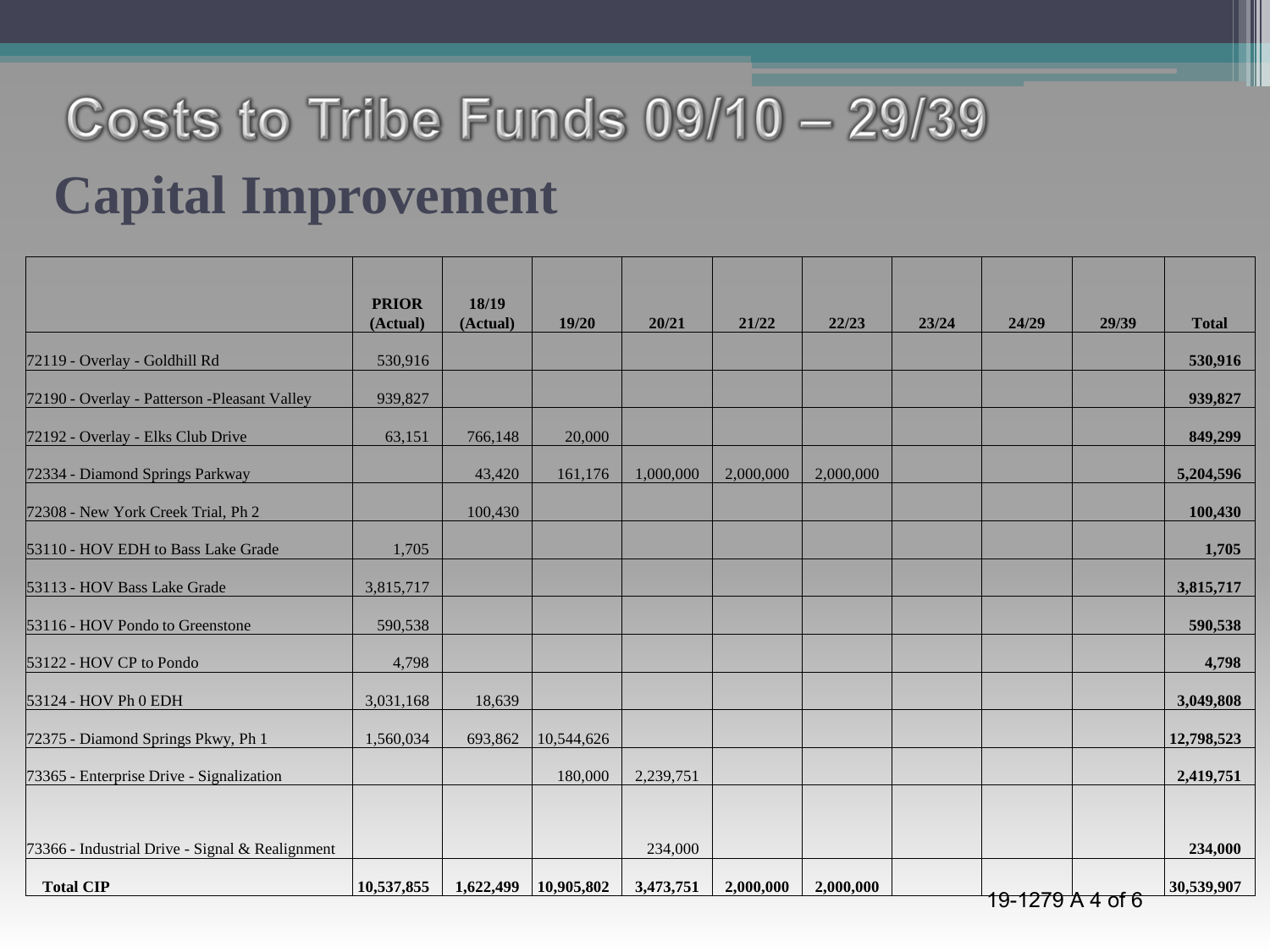| <b>Tribe Fund</b><br>3670760 | <b>Revenue</b> | <b>Expenditures</b> | <b>FY</b> - Projected<br>Surplus / (Deficit) | <b>Projected FYE</b><br><b>Fund Balance</b> |  |
|------------------------------|----------------|---------------------|----------------------------------------------|---------------------------------------------|--|
| <b>Prior (Actual)</b>        | 34,801,444     | 19,006,038          | 15,795,406                                   | 15,795,406                                  |  |
| 19/20                        | 2,759,141      | 13,080,802          | (10, 321, 661)                               | 5,473,745                                   |  |
| 20/21                        | 2,814,324      | 4,848,751           | (2,034,427)                                  | 3,439,318                                   |  |
| 21/22                        | 2,870,610      | 3,375,000           | (504, 390)                                   | 2,934,928                                   |  |
| 22/23                        | 2,928,022      | 3,375,000           | (446,978)                                    | 2,487,950                                   |  |
| 23/24                        | 2,986,582      | 1,375,000           | 1,611,582                                    | 4,099,532                                   |  |
| 24/29                        | 15,853,139     | 6,875,000           | 8,978,139                                    | 13,077,671                                  |  |
| 29/39                        | 36,828,046     | 13,750,000          | 23,078,046                                   | 36, 155, 717                                |  |

19-1279 A 5 of 6